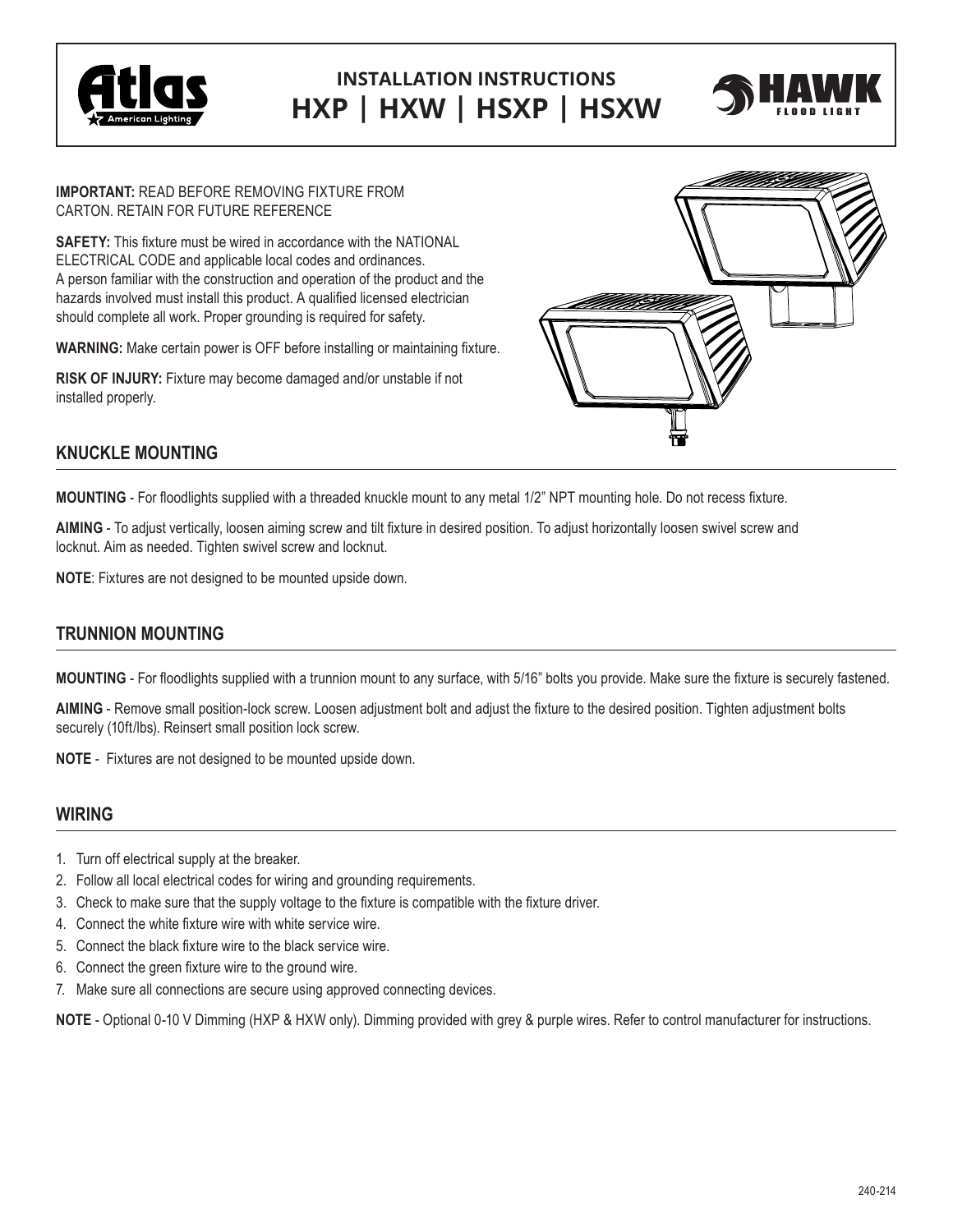

# **INSTALLATION INSTRUCTIONS HXP | HXW | HSXP | HSXW**



## **BUTTON PHOTOCONTROL INSTALLATION**

**NOTE**: Turn off electrical supply at the breaker. Follow all local electrical codes for wiring and grounding requirements

- 1. Remove threaded aperture
- 2. Insert photocontrol through opening (make sure o-ring gasket is on inside of fixture)
- 3. Prior to installing knurled nut apply small amount of silicone sealant around PC stem to ensure water tight connection
- 4. Securely tighten knurled nut
- 5. Ensure that the supply voltage matches the control voltage rating
- 6. Wire control as indicated by control manufacturer

# **SELECTING WATTAGE & CCT (HSXP & HSXW ONLY)**

- 1. Select the desired wattage and color temperature using the labeled switches located through the opening
- 2. Install coin plug (included) into threaded aperture. Securely tighten to 30in. lbs. / 2.5ft. lbs.





#### **ATLAS LIGHTING PRODUCTS, INC.'S LIMITED WARRANTY**

THREE OR FIVE-YEAR LIMITED WARRANTY: Atlas warrants that its products will be free from failure in materials and workmanship for a period of three (3) years from the date on which the product was purchased from Atlas. This applies to LED products for a period of five (5) years. When this three or five-year warranty period ends, all warranties (whether express or implied) and liability of Atlas shall immediately cease. The warranty period for is one (1) year.

#### LIMITATION ON IMPLIED WARRANTIES: **ALL IMPLIED WARRANTIES, INCLUDING IMPLIED WARRANTIES OF MERCHANTABILITY AND FITNESS FOR ANY PARTICULAR PURPOSE, ARE LIMITED TO AND SHALL NOT EXCEED THE TERMS OF THIS LIMITED WARRANTY.**

FURTHER LIMITATIONS OF THIS WARRANTY: This limited warranty DOES NOT cover damage resulting from accident, misuse, abuse, improper repair, lack of reasonable care, modification (including but not limited to use of unauthor parts or attachments), alteration, loss of parts, installation and operation contrary to printed instructions, vandalism, acts of God (lightning, power surges, water damage or similar failure), or transit (including UPS sh warranty also does not include labor costs associated with installing replacement parts for any failed parts returned to Atlas under this warranty.

DUTY AND PROCEDURE TO NOTIFY ATLAS OF FAILED PRODUCT: Notification of a failed product under this warranty must be provided to Atlas within ninety (90) days after discovery of the failure. Notification occurs only by sendi following to Atlas: (1) sales receipt, (2) the date of purchase, and (3) a brief explanation of the nature of the failure. This information must be either e-mailed to Atlas at returns@alpinc.com or mailed to Atlas Lighting Department, P.O. Box 2348, Burlington, NC 27215. The date of the postmark of the mailing to Atlas shall constitute the date of notification under this warranty. If the information is e-mailed, the date that the e-mail is s the date of notification under this warranty. Upon receiving a timely notification, Atlas will, if the notification reflects a failure of materials or workmanship, provide a Return Goods Authorization number and full instr merchandise. **All returned goods must be accompanied by a Return Goods Authorization number issued by Atlas.**

SOLE REMEDY: REPAIR OR REPLACEMENT: If, upon receiving a timely notification with the information stated above and receiving merchandise that appears to Atlas to have a failure in materials or workmanship, Atlas will -- at option - either repair the failed part(s) or provide a replacement part or parts. This remedy constitutes the sole remedy under this warranty and Atlas's sole liability in connection with any failed part(s). Atlas shall no expense, injury, loss or damage, whether direct, special, incidental, or consequential (including but not limited to loss of use, income, profit, or production, inconvenience, increased cost of operation, and spoilage of o damage to material and personal property). As stated above, this limited warranty does not include labor costs associated with installing replacement parts for any failed parts returned to Atlas under this warranty.

NO OTHER REPRESENTATIONS: No other representations, written or verbal, have been authorized by Atlas. No representative of Atlas has any authority to waive, alter, vary, or add to the terms hereof without prior approval in authorized representative of Atlas.

SEVERABILITY: The foregoing provisions are severable. If any provision shall be unenforceable for any reason, the other provisions shall remain in effect.

**DISCLAIMER: ATLAS LIGHTING PRODUCTS, INC. MAKES NO REPRESENTATIONS (WRITTEN OR VERBAL) OR WARRANTIES (EXPRESS OR IMPLIED) AS TO ANY MATTER WHATSOEVER, INCLUDING WITHOUT LIMITATION THE CONDITION, MERCHANTABILITY, OR FITNESS FOR ANY PARTICULARLY PURPOSE OF ANY PRODUCT, EXCEPT AS EXPRESSLY SET FORTH UNDER THIS LIMITED WARRANTY.** 

**THIS WARRANTY GIVES YOU SPECIFIC LEGAL RIGHTS AND YOU MAYALSO HAVE OTHER RIGHTS WHICH VARY FROM STATE TO STATE.**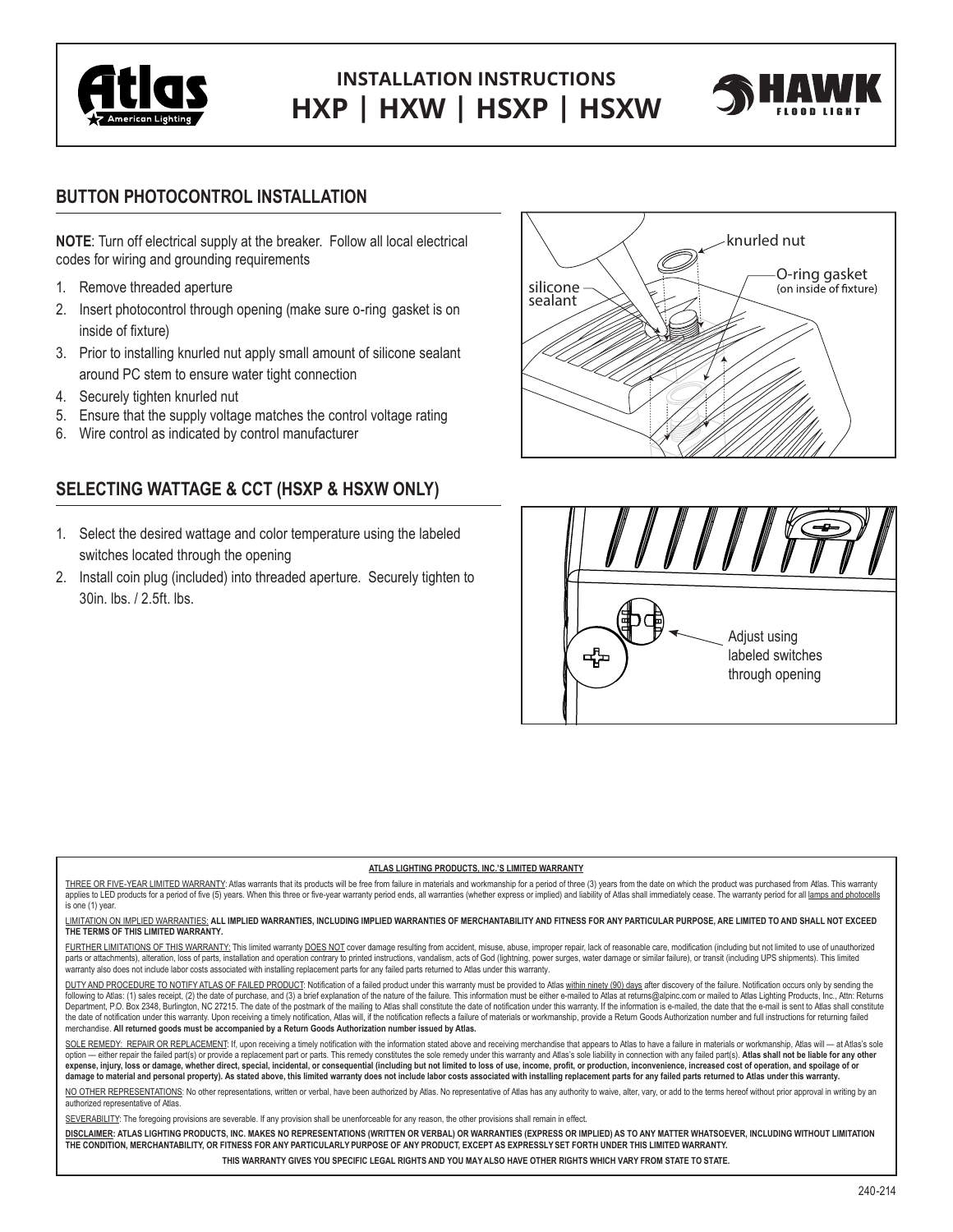

# **INSTRUCCIONES DE INSTALACIÓN HXP | HXW | HSXP | HSXW**



**IMPORTANTE:** LEER ANTES DE SACAR EL ARTÍCULO DE LA CAJA. GUARDAR PARA FUTURA REFERENCIA

**SEGURIDAD:** Este artículo se debe conectar de acuerdo al CÓDIGO ELÉCTRICO NACIONAL y los códigos y ordenanzas locales aplicables. Este producto lo debe instalar una persona familiarizada con la fabricación y operación del producto y con los peligros asociados a su instalación. Un electricista autorizado calificado debe terminar el trabajo. Por seguridad se requiere una conexión a tierra correcta.

**ADVERTENCIA:** Antes de instalar o realizar el mantenimiento de este artículo asegúrese que la electricidad está APAGADA.

**RIESGO DE LESIONES:** El artículo puede dañarse o ser inestable si no se instala correctamente.



# **MONTAJE DE NUDILLO**

**MONTAJE** - Para los focos que vienen con un empalme a rosca móntelos en cualquier agujero de montaje metálico NPT de 1/2". El dispositivo no debe de estar en un hueco.

**PUNTERÍA** - Para ajustarlo verticalmente, afloje el tornillo de alzada y mueva el aplique en la posición deseada. Para ajustarhorizontalmente afloje el tornillo de pivote y la tuerca de bloqueo. Oriéntelo según necesite. Ajuste el tornillo de pivote y la tuerca de bloqueo.

**NOTA**: Los apliques no están diseñados para colgarse boca abajo.

## **MONTAJE DE MUÑÓN**

**MONTAJE** - Para los focos que vienen con muñón móntelos en cualquier superficie con tornillos de 5/16" (no incluidos). Asegúrese de ajustar bien el aplique.

**PUNTERÍA** - Retire el tornillo pequeño de bloqueo de posición. Afloje el tornillo de ajuste y ajuste el aplique a la posición deseada. Ajuste el tornillo de ajuste firmemente (10 pies/libra). Vuelva a colocar el tornillo pequeño de bloqueo de posición.

**NOTA:** Los apliques no están diseñados para colgarse boca abajo.

### **CABLEADO**

- 1. Apague el suministro eléctrico en la caja del interruptor.
- 2. Consulte los códigos eléctricos locales para ver los requisitos de cableado y puesta a tierra.
- 3. Revise para estar seguro que el voltaje de suministro al dispositivo sea compatible con la reactancia del dispositivo (120-277V).
- 4. Conecte el cable blanco del dispositivo al cable blanco de servicio.
- 5. Conecte el cable negro del dispositivo al cable negro de servicio.
- 6. Conecte el cable verde del dispositivo al cable de puesta a tierra.
- 7. Asegúrese que todas las conexiones estén seguras usando los dispositivos aprobados de conexión.

**NOTA** - Opcional 0-10 voltios de atenuación (solo HXP y HXW). Oscurecimiento proporcionada a través de los cables gris y púrpura. Consulte el fabricante para controlar las instrucciones de cableado.